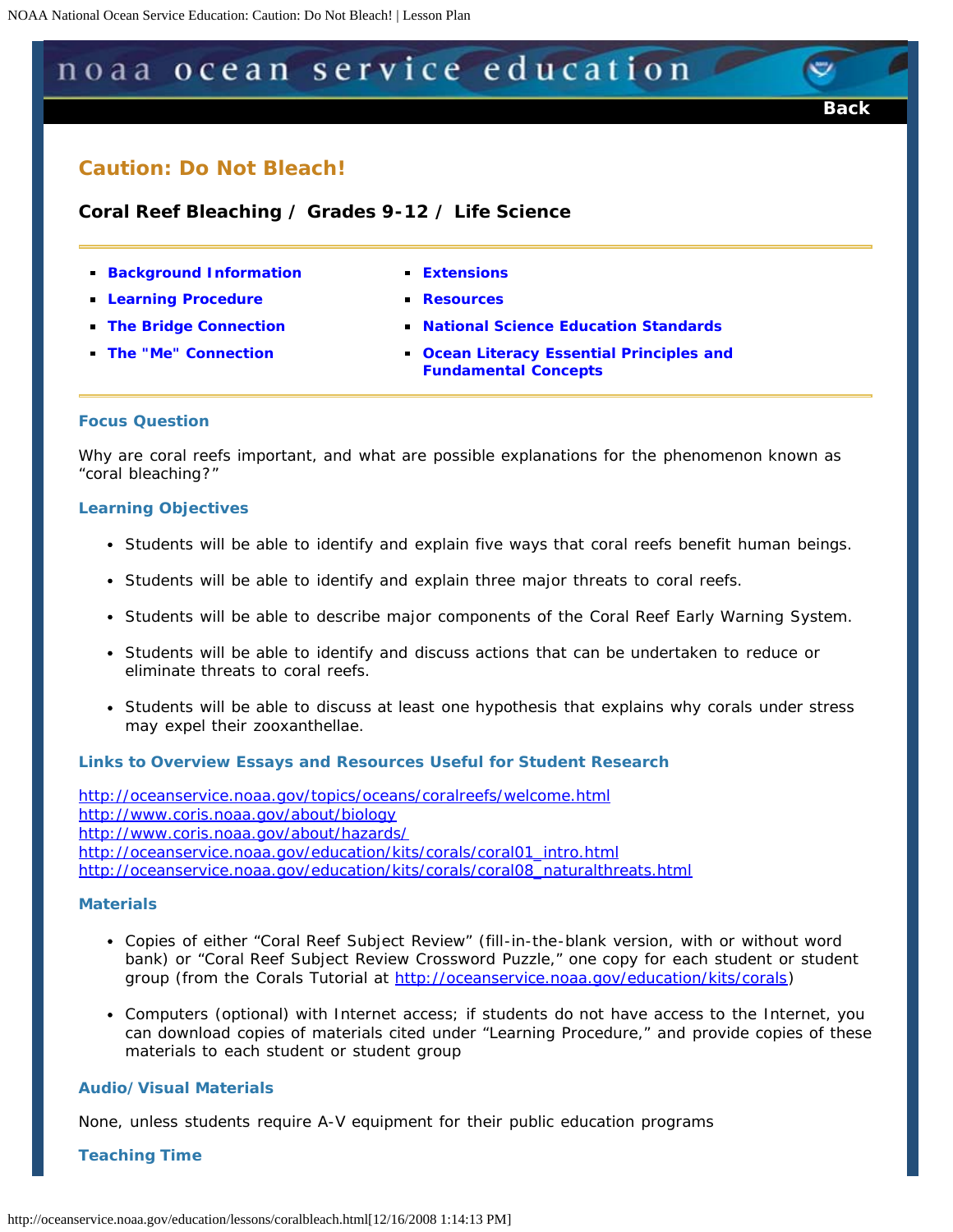One or two 45-minute class periods

**Seating Arrangement** 

Classroom style or groups of 4-6 students

**Maximum Number of Students** 

30

**Key Words** 

Coral reefs Aquarium Symbiosis Zooxanthellae Broadcast spawning

[\(top\)](#page-0-0) 

## <span id="page-1-0"></span>**Background Information**

Coral reefs are one of the most biologically productive ecosystems on Earth. Most people have seen images of brightly colored fishes and other reef-dwelling organisms, yet many do not understand why these systems are personally important. Programs and articles about coral reefs typically point out benefits that include protecting shorelines from erosion and storm damage, supplying foods that are important to many coastal communities, and providing recreational and economic opportunities. These benefits are obviously important to people who live near reefs, but there is another aspect of coral reefs that can benefit everyone: the highly diverse biological communities are new sources of powerful antibiotic, anti-cancer and anti-inflammatory drugs.

The idea of coral reefs as a source of important new drugs is new to many people; but in fact, most drugs in use today come from nature. Aspirin, for example, was first isolated from the willow tree. Morphine is extracted from the opium poppy. Penicillin was discovered from common bread mold. Although almost all of the drugs derived from natural sources come from terrestrial organisms, recent systematic searches for new drugs have shown that marine invertebrates produce more antibiotic, anti-cancer, and anti-inflammatory substances than any group of terrestrial organisms. Particularly promising invertebrate groups include sponges, tunicates, ascidians, bryozoans, octocorals, and some molluscs, annelids, and echinoderms. For more information on drugs from the sea, visit

*<http://oceanexplorer.noaa.gov/explorations/03bio/background/medicines/medicines.html>*.

Despite their numerous benefits to humans, many coral reefs are threatened by human activities. Sewage and chemical pollution can cause overgrowth of algae, oxygen depletion, and poisoning. Fishing with heavy trawls and explosives damages the physical structure of reefs as well as the coral animals that build them. Careless tourists and boat anchors also cause mechanical damage. Thermal pollution from power plants and global warming cause physiological stress that kills coral animals and leaves the reef structure vulnerable to erosion. Many of these impacts are the result of ignorance; people simply aren't aware of the importance of coral reefs or the consequences of their actions, but the damage and threats to reefs continues to increase on a global scale.

Some of the most severe damage appears to be caused by thermal stress. Shallow-water reefbuilding corals live primarily in tropical latitudes (less than 30° north or south of the equator). These corals live near the upper limit of their thermal tolerance. Abnormally high temperatures result in thermal stress, and many corals respond by expelling the symbiotic algae (zooxanthellae) that live in the corals' tissues. Since the zooxanthellae are responsible for most of the corals' color, corals that have expelled their algal symbionts appear to be bleached. Because zooxanthellae provide a significant portion of the corals' food and are involved with growth processes, expelling these symbionts can have significant impacts on the corals' health. In some cases, corals are able to survive a "bleaching" event and eventually recover. When the level of environmental stress is high and sustained, however, the corals may die.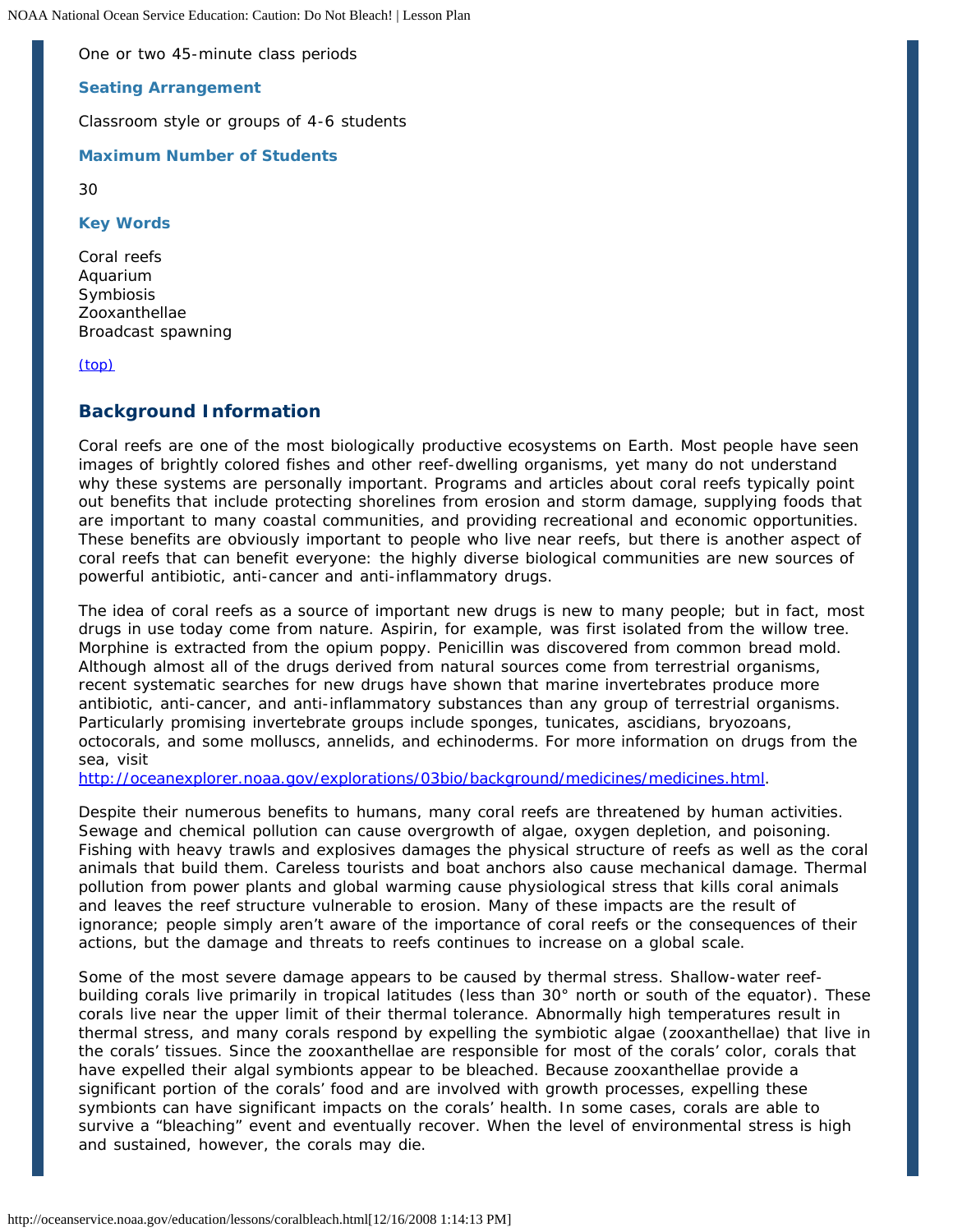Prior to the 1980s, coral bleaching events were isolated and appeared to be the result of short-term events such as major storms, severe tidal exposures, sedimentation, pollution, or thermal shock. Over the past twenty years, though, these events have become more widespread, and many laboratory studies have shown a direct relationship between bleaching and water temperature stress. In general, coral bleaching often occur in areas where the sea surface temperature 1°C or more above the normal maximum temperature.

In 1998, the President of the United States established the Coral Reef Task Force (CRTF) to protect and conserve coral reefs. Activities of the CRTF include mapping and monitoring coral reefs in U.S. waters, funding research on coral reef degradation, and working with governments, scientific and environmental organizations, and business to reduce coral reef destruction and restore damaged coral reefs.

As co-chair of the CRTF, and as directed by the Coral Reef Conservation Act of 2000, NOAA has the responsibility to conserve coral reef ecosystems. NOAA's coral reef conservation efforts are carried out primarily through its Coral Reef Conservation Program (CRCP). Under this program, NOAA works with scientific, private, government, and nongovernmental organizations at the local, federal, and international levels to address conservation actions. Among other actions, the CRCP undertakes a variety of mapping and monitoring activities to understand:

- locations of coral reef ecosystems;
- how they function;
- how human activities impact reef processes; and
- how managers and the public can reduce or eliminate these impacts.

The first part of this lesson is intended to:

- introduce students to coral reefs and improve their understanding of why these systems are important, how they are threatened, and what can be done to protect and restore these unique and valuable ecosystems; and to
- introduce students to hypotheses that explain why corals under stress may expel their zooxanthellae.

In the second part of this lesson, students design and prepare educational programs to improve public awareness of the importance of coral reefs and what needs to be done to reduce or eliminate harmful impacts from human activities. This activity offers many opportunities for cross-curricular activities, and may be extended over several weeks or months. If time is limited, you may choose to use the first part alone.

[\(top\)](#page-0-0) 

## <span id="page-2-0"></span>**Learning Procedure**

## **Part 1**

1. Direct students to the Corals Tutorial at:

[http://oceanservice.noaa.gov/education/kits/corals.](http://oceanservice.noaa.gov/education/kits/corals) You may want to assign different tutorial sections to each student group. Have each student or student group complete one version of the Subject Review (downloadable), and lead a discussion to review the answers. Be sure that students understand the relationship between coral animals and their symbiotic algae (zooxanthellae), and that under thermal stress many corals will expel their zooxanthellae.

Briefly explain the purpose and activities of the U. S. Coral Reef Task Force (CRTF) and the NOAA Coral Reef Conservation Program (CRCP), and highlight the monitoring functions that are intended to identify reef areas threatened by thermal stress or algal blooms (visit *[http://www.coralreef.gov](http://www.coralreef.gov/)* for more information on the CRTF and *[http://coralreef.noaa.gov](http://www.coralreef.noaa.gov/)* for more information on the CRCP).

2. Tell students that their assignment is to investigate possible explanations for zooxanthellae expulsion by corals under stress, and prepare a written report outlining at least one hypothesis that explains this behavior. The report should explain: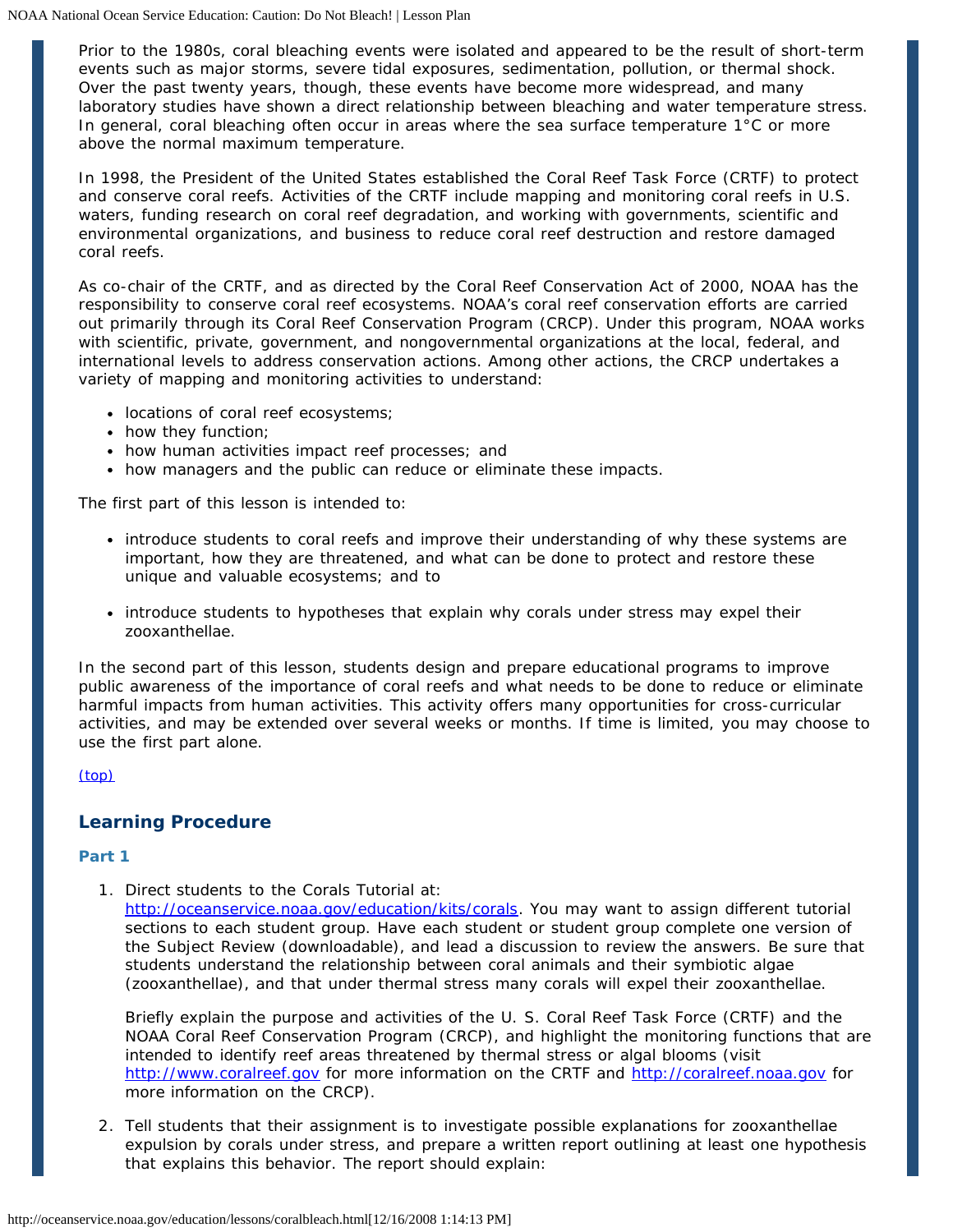- the symbiotic relationship between corals and their zooxanthellae;
- how corals obtain their zooxanthellae; and
- how environmental stress may alter the symbiosis.

If you want to provide a starting point for this research, the following resources will be useful:

*<http://www.coralreefwatch.noaa.gov/>* (NOAA Coral Reef Watch Program and Satellite Monitoring of Coral Bleaching)

*[http://oceanservice.noaa.gov/education/kits/corals/supp\\_coral\\_roadmap.html](http://oceanservice.noaa.gov/education/kits/corals/supp_coral_roadmap.html)* (Roadmap to Resources: Corals)

*[http://www.oneocean.org/overseas/200009/coral\\_bleaching\\_the\\_hows\\_and\\_whys\\_and\\_whats\\_](http://www.oneocean.org/overseas/200009/coral_bleaching_the_hows_and_whys_and_whats_next.html)  [next.html](http://www.oneocean.org/overseas/200009/coral_bleaching_the_hows_and_whys_and_whats_next.html)* (article: Coral Bleaching: the Whys, the Hows and What Next?)

*<http://ioc.unesco.org/coralbleaching/Hughes%20et%20al.pdf>*(article: Climate Change, Human Impacts, and the Resilience of Coral Reefs)

*[http://www.crc.uri.edu/download/COR\\_0011.PDF](http://oceanservice.noaa.gov/cgi-bin/redirout.cgi?url=http://www.crc.uri.edu/download/COR_0011.PDF)* (article: Coral Bleaching: Causes, Consequences and Response)

- 3. Lead a discussion of students' research results. Written reports should include some of the following points:
- Zooxanthellae are single-celled motile algae (dinoflagellates).
- Many marine invertebrates in addition to corals have symbiotic algae.
- Photosynthesis by zooxanthellae provides a significant source of nutrition for many host symbionts; as much as 90% of the total energy requirement in some coral and giant clam species.
- Zooxanthellae are also involved in calcium carbonate deposition (skeletal growth) in some corals.
- Some zooxanthellae produce an ultraviolet-absorbing pigment that may act as a sort of "sunscreen" for host corals.
- The mechanism by which corals obtain zooxanthellae (or, from a slightly different perspective, become infected with zooxanthellae) is not known, but sea anemone larvae have been reported to indiscriminantly ingest zooxanthellae along with other particulate materials. The algal cells become incorporated into the larvae's endodermal cells, while other particulate materials are either digested or expelled.
- "Bleaching" has been observed in most marine organisms that host zooxanthellae.
- It is not known whether bleaching happens because the algae leave their host animal or because the host expels the algae.
- Bleaching can also occur when algae expel their pigments.
- Bleaching appears to be the result of various types of environmental stress, including high temperature, exposure to excessive irradiance, lowered salinity, and pollution.
- Combinations of different stresses may result in bleaching, even though corals might be tolerant of the individual conditions (for example, if corals are near their upper thermal limit, even small increase in irradiance can result in bleaching)
- Elevated temperatures reduce the photosynthetic ability of zooxanthellae.
- Increased atmospheric carbon dioxide may lead to increased dissolved carbon dioxide in seawater, which will increase the solubility of calcium and reduce calcification.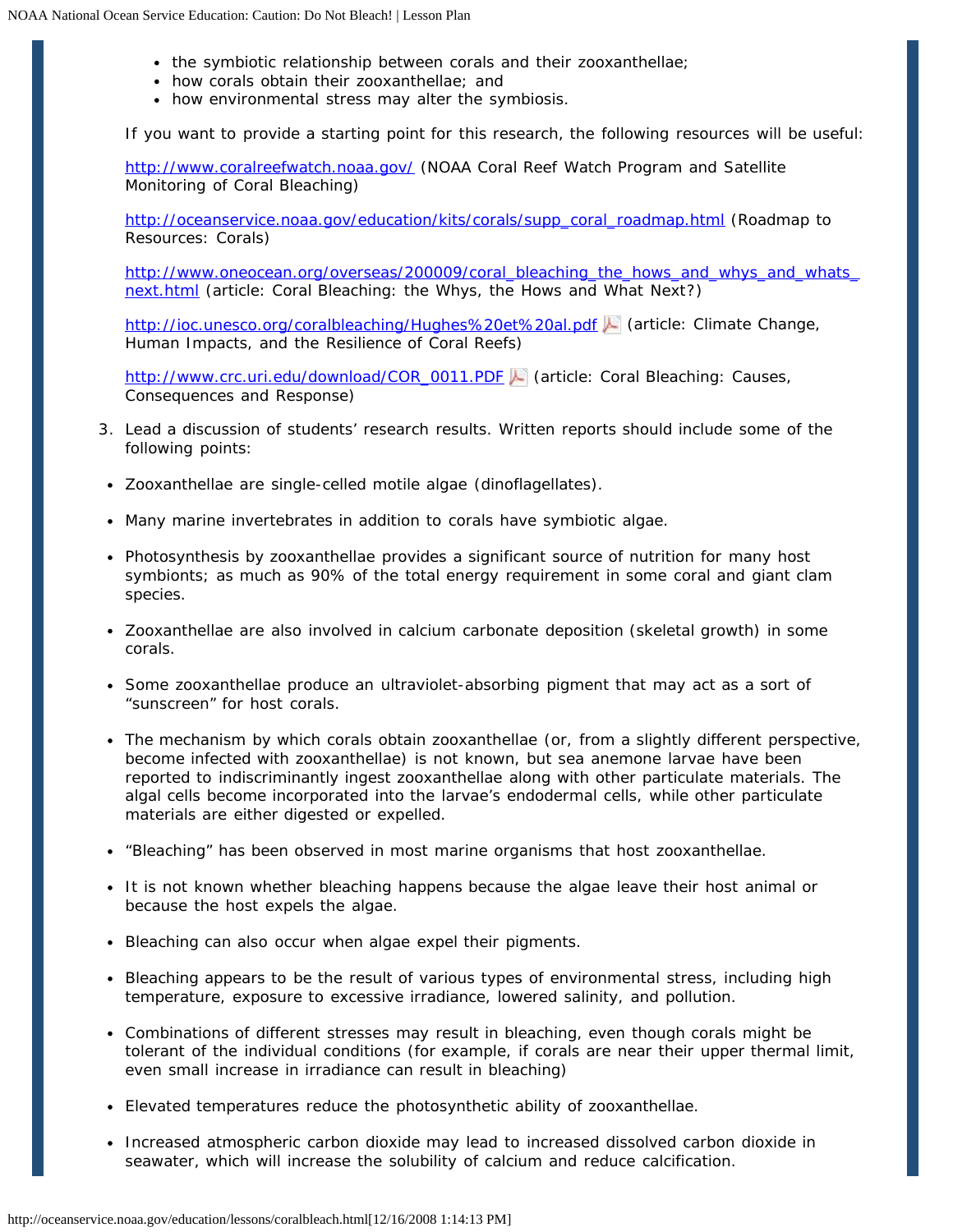- While there is no absolute proof that bleaching events are the result of climate change, most scientists consider the link to be incontrovertible.
- Different species of corals have different tolerance levels for various environmental factors. Similarly, different strains of zooxanthellae have different tolerance levels.
- Different strains of zooxanthellae are found within and among coral species.
- Coral genera with fast growth rates and high metabolic rates are most susceptible to bleaching.
- The "adaptive bleaching hypothesis" proposes that corals expel their zooxanthellae under stress so that they can be replaced with other strains that are better suited to the stress conditions. There is no evidence, however, that corals can simply take up more tolerant strains of algae. In addition, high mortality, reduced growth rates, and decreased fecundity in bleached corals do not suggest an effective adaptation to stress conditions.
- If the stress conditions that cause bleaching persist for more than about six weeks, corals may die. The duration of the stress conditions and the intensity of high temperatures determine the severity of bleaching and the ability of corals to survive.
- Some scientists have predicted that persistent temperature increases coupled with other stresses will lead to widespread loss of coral reefs, which may require 500 years or more to recover.
- Marine protected areas are currently the most effective management tool for protecting coral reefs and other marine resources, but they cannot stop temperature increases or other adverse climate changes.

Ask students to discuss why coral reefs are at risk, and what they think can or should be done to reduce or eliminate the negative impacts of human activity on coral reefs. There is a strong possibility that a significant part of the current risk to coral reef systems is the result of human activity, particularly as it relates to climate change. Meaningful actions to address this type of issue depend upon widespread understanding of the problem and commitment to workable solutions. Public education is an important step toward building this sort of understanding and commitment. Have students brainstorm what "key messages" might form part of a public education program about coral reefs, what audiences should be targeted to receive these messages, and how these messages might be most effectively delivered to these audiences.

## **Part 2**

Have students or student groups prepare one or more public education programs about coral reefs, based on the results of their brainstorming sessions in Step 3. Encourage students to consider various media, including publications, visual presentations, drama, music, etc. You may want to have an entire class work on a single program, or have smaller groups work on multiple programs using the medium (or media) or their choice. There are many possibilities, depending upon the target audiences. These presentations also offer cross-curricular opportunities, particularly with social studies, English language arts, and fine arts. Whatever media students choose to work with, their final presentation should be accompanied by a list of sources for the information they present. A good starting point for this activity is the Roadmap to Resources: Corals *([http://oceanservice.noaa.gov/education/kits/corals/supp\\_coral\\_roadmap.html\)](http://oceanservice.noaa.gov/education/kits/corals/supp_coral_roadmap.html)*, which provides links

[\(top\)](#page-0-0) 

## <span id="page-4-0"></span> **The Bridge Connection**

The Bridge is a growing collection online marine education resources. It provides educators with a convenient source of useful information on global, national, and regional marine science topics. Educators and scientists review sites selected for the Bridge to insure that they are accurate and

to many other sources of coral reef data and information.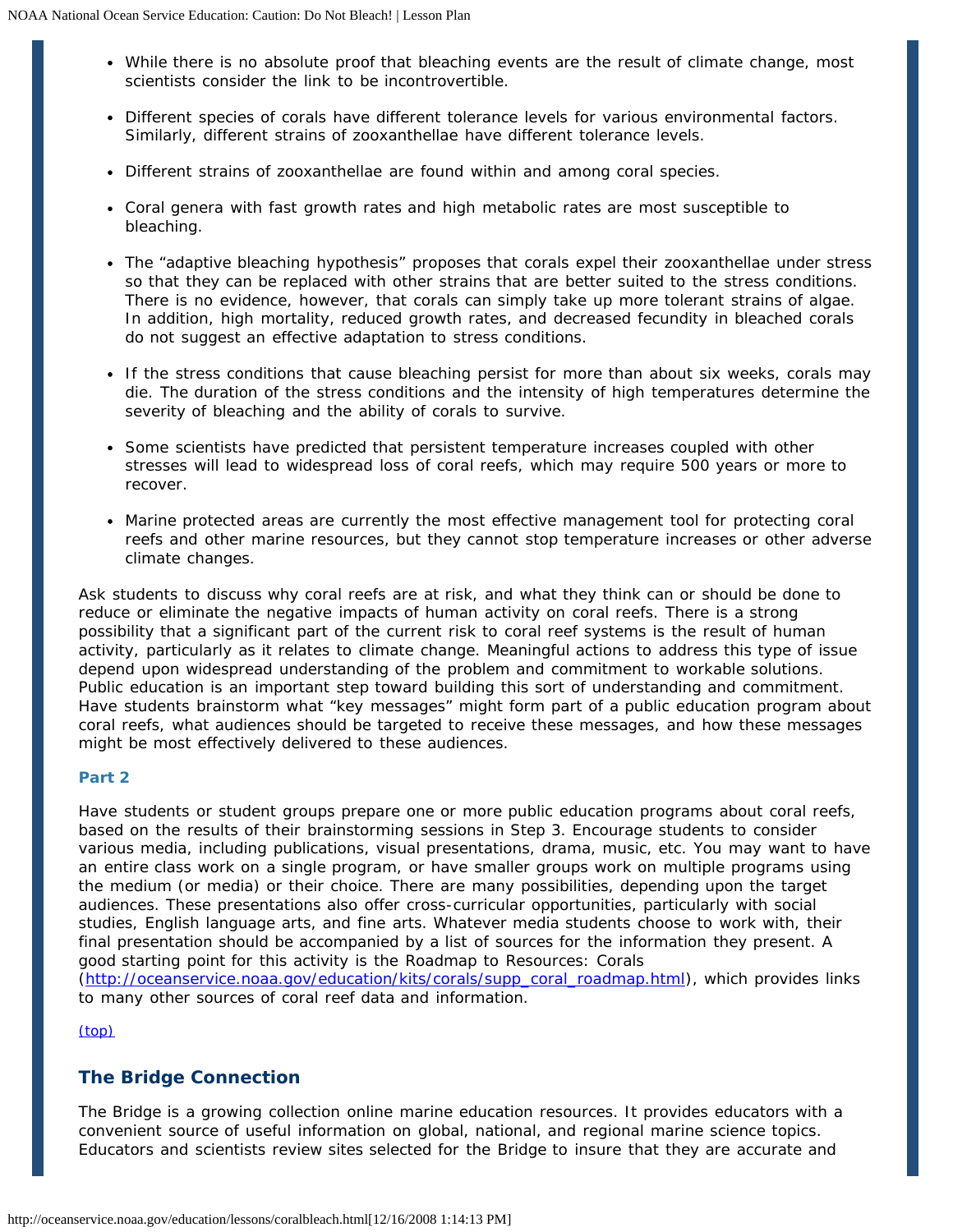## current.

*[http://www.vims.edu/bridge/reef.html](http://oceanservice.noaa.gov/cgi-bin/redirout.cgi?url=http://www.vims.edu/bridge/reef.html)* 

## <span id="page-5-2"></span> **The "Me" Connection**

Have students write a short essay on why coral reefs are personally important, what personal actions may contribute to human-caused threats to coral reefs, and what they could do to reduce these threats.

## <span id="page-5-0"></span>**Extensions**

- 1. The symbiotic relationship between zooxanthellae and coral polyps can be a springboard for discussing other types of cellular symbionts. Many biology students tend to overlook microbial associations in natural communities, but there is mounting evidence that eukaryotic organisms were (and are) the result of symbiotic associations between prokaryotic organisms. At some point in these associations, one (or more) species (called endosymbionts) entered the cells of another species, and performed useful functions. Each species had its own DNA, and when these organisms reproduced, both were replicated. Eventually, the individual identities of the species disappeared, resulting in a new type of organism. This sort of transformation has actually been seen in the laboratory, and is described in Margulis and Sagan (1986). For more information and a lesson plan devoted to this topic, visit *[http://oceanexplorer.noaa.gov/explorations/03bio/background/edu/media/Meds\\_CellMates.pdf](http://oceanexplorer.noaa.gov/explorations/03bio/background/edu/media/Meds_CellMates.pdf)*
- 2. Have students or student groups prepare a report on a specific aspect of coral biology, ecology, or management. Some possible topics include:
	- coral diseases
	- natural and anthropogenic hazards
	- oil spills on coral reefs
	- coral reef restoration
	- species diversity on coral reefs
	- benthic habitats associated with coral reefs
	- relationships between coral reefs and seagrass or mangrove ecosystems

## See Roadmap to Resources: Corals

*([http://oceanservice.noaa.gov/education/kits/corals/supp\\_coral\\_roadmap.html\)](http://oceanservice.noaa.gov/education/kits/corals/supp_coral_roadmap.html)* for links to information on these and other relevant topics.

3. For more lesson plans and activities related to coral reefs, visit the education web pages for NOAA's Ocean Explorer Cayman Islands Twilight Zone 2007 Expedition at [http://oceanexplorer.noaa.gov/explorations/07twilightzone/background/edu/edu.html.](http://oceanexplorer.noaa.gov/explorations/07twilightzone/background/edu/edu.html)

## [\(top\)](#page-0-0)

## <span id="page-5-1"></span>**Resources**

*[http://oceanservice.noaa.gov/education/kits/corals/supp\\_coral\\_roadmap.html](http://oceanservice.noaa.gov/education/kits/corals/supp_coral_roadmap.html)* – *The National Ocean Service education Web site's Roadmap to Resources about corals, with links to many other sources of coral reef data, background information, and reports* 

*[http://www.oneocean.org/overseas/200009/coral\\_bleaching\\_the\\_hows\\_and\\_whys\\_and\\_whats\\_next.html](http://oceanservice.noaa.gov/cgi-bin/redirout.cgi?url=http://www.oneocean.org/overseas/200009/coral_bleaching_the_hows_and_whys_and_whats_next.html)* 

Diamante-Fabunan, D. 2000. Coral Bleaching: the Whys, the Hows and What Next? OverSeas, The Online Magazine for Sustainable Seas.

*[http://www.crc.uri.edu/download/COR\\_0011.PDF](http://oceanservice.noaa.gov/cgi-bin/redirout.cgi?url=http://www.crc.uri.edu/download/COR_0011.PDF)* – "Coral Bleaching: Causes, consequences and response;" a collection of papers from the ninth international coral reef symposium.

*[http://www.nmfs.noaa.gov/habitat/habitatconservation/publications/Separate%20Chapters](http://www.nmfs.noaa.gov/habitat/habitatconservation/publications/Separate%20Chapters/Cover%20and%20Table%20of%20Contents.pdf)*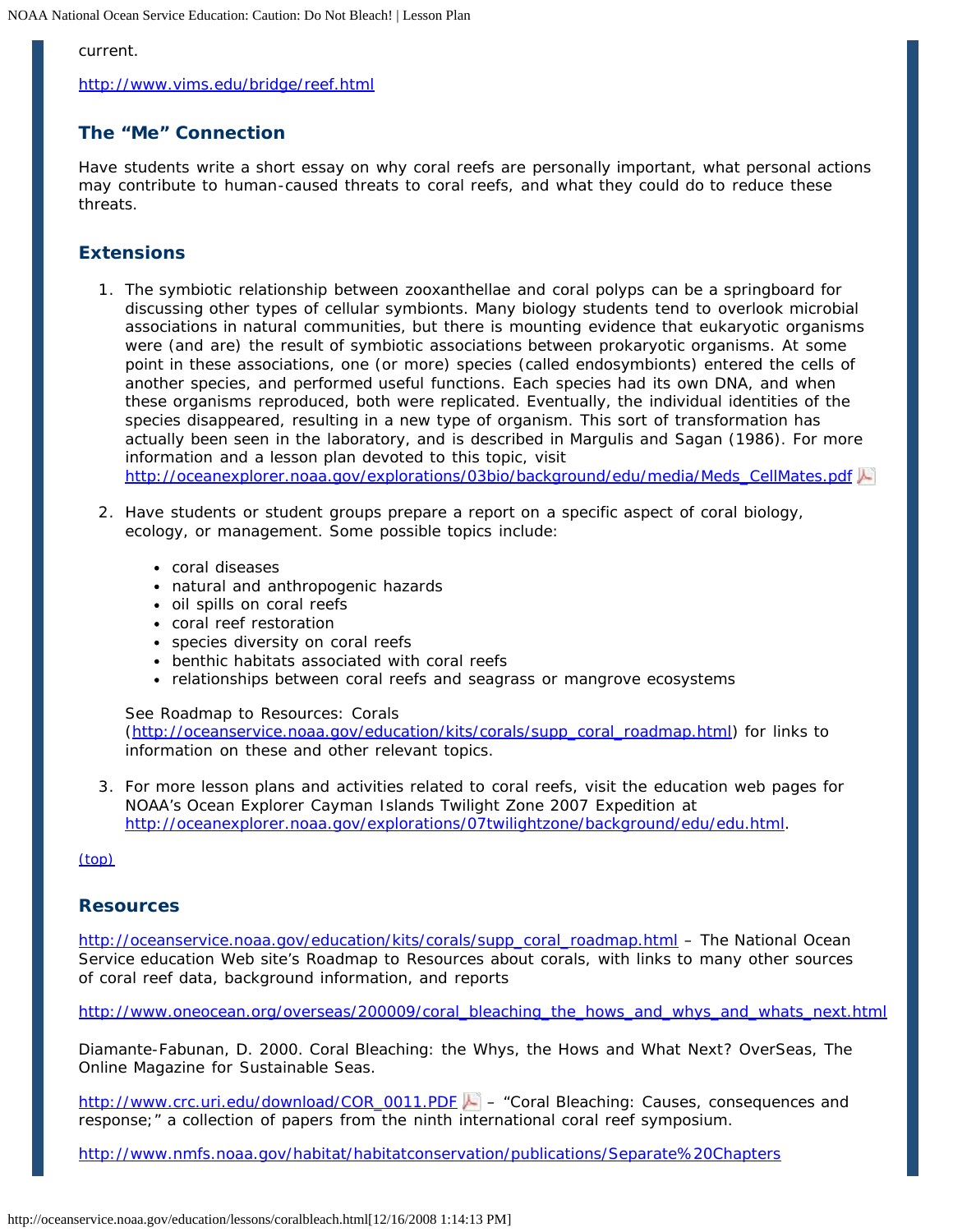*[/Cover%20and%20Table%20of%20Contents.pdf](http://www.nmfs.noaa.gov/habitat/habitatconservation/publications/Separate%20Chapters/Cover%20and%20Table%20of%20Contents.pdf) –* "The State of Deep Coral Ecosystems of the United States," 2007 report from NOAA providing new insight into the complex and biologically rich habitats found in deeper waters off the U.S. and elsewhere around the world.

*[http://www.latimes.com/news/local/oceans/la-oceans-series,0,7842752.special](http://oceanservice.noaa.gov/cgi-bin/redirout.cgi?url=http://www.latimes.com/news/local/oceans/la-oceans-series,0,7842752.special)* – "Altered Oceans," five-part series from the Los Angeles Times on the condition of Earth's ocean; published July 30 – August 3, 2006

## <span id="page-6-0"></span> **National Science Education Standards**

## **Content Standard A: Science as Inquiry**

- Abilities necessary to do scientific inquiry
- Understandings about scientific inquiry

#### **Content Standard C: Life Science**

- The cell
- Interdependence of organisms
- Behavior of organisms

## **Content Standard E: Science and Technology**

Understandings about science and technology

## **Content Standard F: Science in Personal and Social Perspectives**

- Personal and community health
- Natural resources
- Environmental quality
- Natural and human-induced hazards
- Science and technology in local, national, and global challenges

[\(top\)](#page-0-0) 

## <span id="page-6-1"></span> **Ocean Literacy Essential Principles and Fundamental Concepts**

## **Essential Principle 1. The Earth has one big ocean with many features.**

Fundamental Concept h. Although the ocean is large, it is finite and resources are limited.

## **Essential Principle 5. The ocean supports a great diversity of life and ecosystems.**

Fundamental Concept d. Ocean biology provides many unique examples of life cycles, adaptations and important relationships among organisms (such as symbiosis, predator-prey dynamics and energy transfer) that do not occur on land.

#### **Essential Principle 6. The ocean and humans are inextricably interconnected.**

- Fundamental Concept b. From the ocean we get foods, medicines, and mineral and energy resources. In addition, it provides jobs, supports our nation's economy, serves as a highway for transportation of goods and people, and plays a role in national security.
- Fundamental Concept e. Humans affect the ocean in a variety of ways. Laws, regulations and resource management affect what is taken out and put into the ocean. Human development and activity leads to pollution (such as point source, non-point source, and noise pollution) and physical modifications (such as changes to beaches, shores and rivers). In addition, humans have removed most of the large vertebrates from the ocean.
- Fundamental Concept g. Everyone is responsible for caring for the ocean. The ocean sustains life on Earth and humans must live in ways that sustain the ocean. Individual and collective actions are needed to effectively manage ocean resources for all.